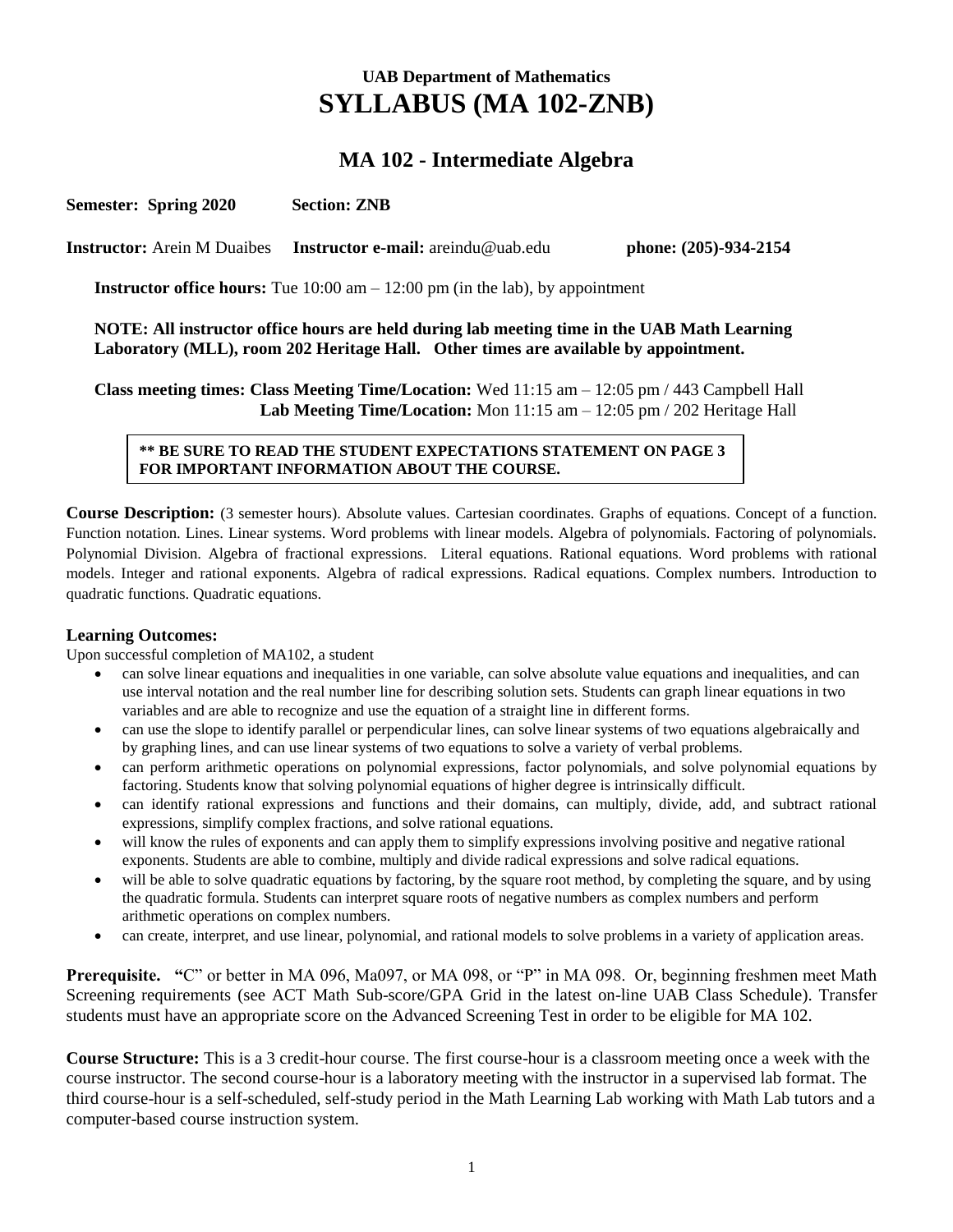This course is primarily computer-based. All homework assignments and quizzes are on-line and can be completed either on your own computer or using one of the computers in the UAB Math Learning Lab (MLL) in **202 Heritage Hall**. All tests and the final exam must be taken in the MLL during your lab meeting time. **To receive credit for homework and quizzes, the work must be done in advance of course deadline dates**. See the course schedule for the course deadline dates.

**Materials:** *Intermediate Algebra MA 102 package,* which includes (1) a *UAB Math 102 Student Workbook, by Elena Kravchuk*, Pearson/Prentice Hall, and (2) MyMathLab Plus **ACCESS CODE for MA 102, is required**. You must purchase the **ACCESS CODE unless you are repeating the course and the same online textbook is being used.**

**Attendance policy:** Attendance at every class meeting and lab meeting is **required**. Roll will be taken. There are 13 scheduled class meetings and 13 scheduled lab meetings. At the discretion of the instructor, students can earn up to 5 participation points toward their final grade for each class or lab meeting attended, provided the following conditions are met:

- 1. **Students must be in the classroom or lab at the start of the meeting until the end of the meeting**.
- 2. Students must participate in class with their workbook open, taking notes.
- 3. All electronic devices (cell phones, laptop computers, etc.) must be turned off and put away during class.
- 4. **Students may not sign the roll for another student**. Violation of this policy may result in a grade of F for academic misconduct for both students.
- 5. If you come late to the class meeting, you may see the instructor after class to record your presence and receive reduced participation points.
- 6. Do not sign the roll if you intend to leave the class early. Discuss this with your instructor.
- 7. A sign-out may be required if students have left class early.
- **8. NO participation points can be earned if the student is absent**, whether or not the absence is excused. If you are absent on official university business, you can obtain tutoring to earn the participation points. **Arrangements must be made in advance of the absence.**

### **Access for a Course in MyMathLab Plus**

All Homework, Quizzes, and Tests for this course are available only in MyMathLab Plus. A MyMathLab Plus account has already been established for you and must be activated.

- Log in to **BlazerNet** and click on the MyMathLab Plus link.
- Click on your course.
- Choose one of the following:
	- o Access Code (enter your purchased code)
	- o Buy Now (credit card required)
	- o Pay Later (allows temporary access, good for only 14 days, no extensions when it expires)\*

\***Once Pay Later (Temporary Access) has expired, you will be prompted to choose Access Code or Buy Now. You will no longer have access to your course materials and assignments in MyMathLab Plus until you enter your code or purchase it.** Please note that there will be **NO EXTENSIONS for missed homework, quiz, or test deadlines due to failure to purchase access to your online materials.**

If you have any questions regarding your MyMathLab Plus account, email me or you may stop by the Math Learning Lab in HHB 202 and ask the staff.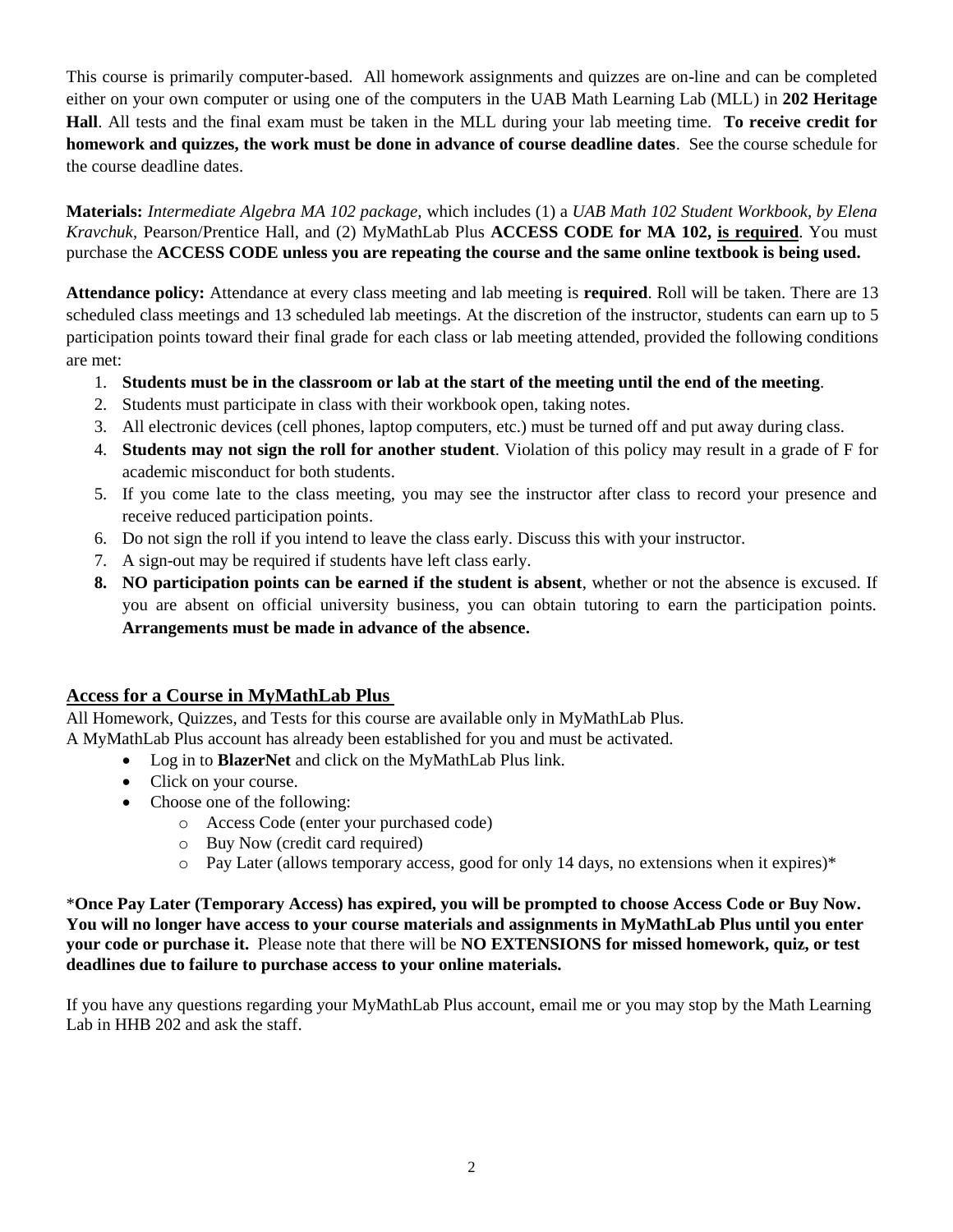### **TROUBLESHOOTING TIPS:**

If you have difficulty accessing your assignments in MyMathLab Plus, try the following steps:

- Close the browser and start over logging into BlazerNet. You can only access through BlazerNet.
- Run the Browser check to make sure you have all needed components.
- Try a different browser. Some work better than others
- Try turning the computer off, then back on and start over.
- If you are working at home, you may have to reboot your router.
- Contact Pearson technical support via chat.
- Have a backup plan: Go to the MLL in HHB 202 and do your work there. Ask the staff for help.
- If the above steps do not work, email your instructor.

#### **STUDENT EXPECTATION STATEMENT**

The Course Syllabus and Schedule serve as a Contract by which the student must comply. An excuse of "not knowing" information covered in these documents is not an acceptable excuse for mistakes in this class.

\*\***To emphasize the importance of knowing the syllabus you must take a Syllabus Quiz before beginning any other assignments. You must score 100% on this quiz in order to continue the course. You may retake the Syllabus Quiz as many times as necessary to achieve 100%.**

• Students are required to complete weekly assignments (homework and a quiz). All deadlines are based on Central Time. **There are NO EXTENSIONS of DEADLINES**.

• Students are expected to check their UAB e-mail daily and respond within 48 hours to instructor emails. Regular communication via e-mail with the Course Instructor is expected. **Be sure to include your name, the course and section number in all communications with your instructor.**

• It is the student's responsibility to make sure a valid e-mail address is provided. Failure on the student's part to do so can result in the student missing important information that could affect his grade. **Students are responsible for the information that is sent to their UAB e-mail account.** 

• Students are expected to devote an average of 8 to 12 hours per week to the assignments.

• Students are expected to have a back-up plan in the event their computer has operational problems, there is loss of electricity, or there is loss of Internet access. These events are not acceptable as an excuse for late or incomplete submission of assignments, nor are they acceptable reasons for an assignment deadline extension. UAB's MLL, most public libraries, school libraries, university libraries, etc. have computers with Internet access and are available for use by the public.

**MATH HELP –** The **Math Learning Lab** (**MLL**) in 202 Heritage Hall is available for student use Monday through Friday. Students in this course may use the computers to complete assignments, and they may get assistance from math tutors. Tutors will not solve all of your problems or sit with you for extended periods of time, but they will help guide you so that you can complete your work independently. No appointment is necessary. The hours of operation are Monday through Thursday 8:00am to 8:00pm, and Fridays 9:00am to 3:00pm. Limited hours are available during final exams. The MLL is closed during all holidays and breaks. For more information, go to [http://www.uab.edu/cas/mathematics/mll.](http://www.uab.edu/cas/mathematics/mll) Please note that all computer use in the MLL is monitored.

The **University Academic Success Center (UASC)** provides students with a host of free services and resources that include Tutoring and Supplemental Instruction. For more information, go to [http://www.uab.edu/students/academics/student-success.](http://www.uab.edu/students/academics/student-success)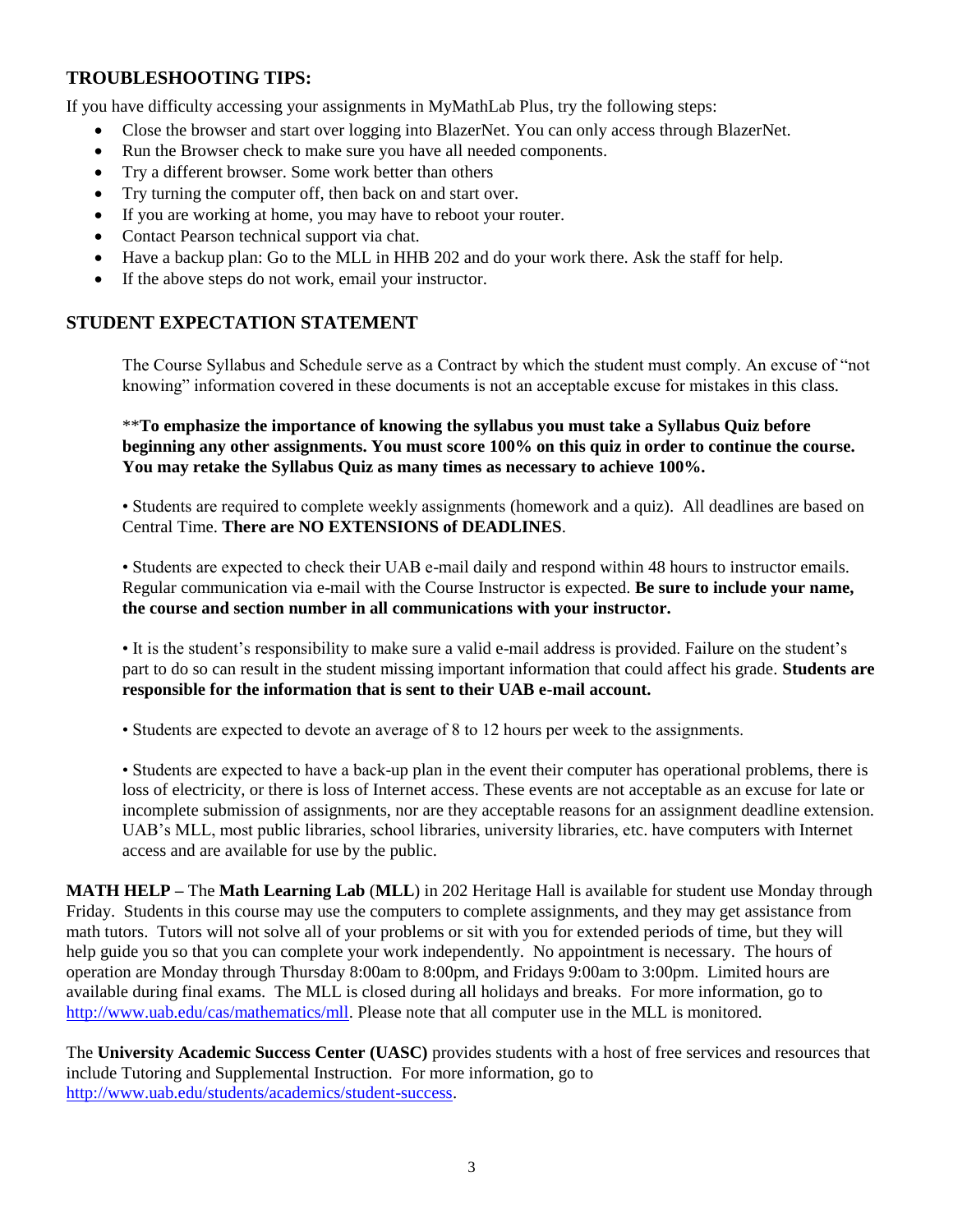**Calculator policy.** Handheld calculators may be used for homework and quizzes, but **students may not use personal calculators while taking tests**. Note that all tests and the final exam for this course are administered in the MLL during your scheduled lab meeting times. The Windows on-screen scientific calculator must be used when testing. Your instructor will not assist you with the on-screen calculator during a test, so it would be to your advantage if you familiarized yourself with the use of the Windows on-screen calculator *before* you take a test.

**Course Grades:** Students earn their grade in the course by accumulating points. There is a maximum of 1001 points available. Student letter grades are awarded as shown in the following tables. Students should go to <https://secure.cas.uab.edu/mll/db/> (MADDIE) to review the status of their grades in the course. Note that grades are awarded by points earned, not by percentages. The apparent "reduced percentages" are used to compensate for the no-makeupexcept-for-tests policy described below.

| <b>Number of Points</b> | Letter Grade |
|-------------------------|--------------|
| 880 to 1001             |              |
| 750 to 879              | R            |
| 620 to 749              | C            |
| 500 to 619              | I)           |
| Below 500               | F            |

| <b>Grade Element</b> | <b>Points</b> | <b>Quantity</b> | <b>Total Points</b> |
|----------------------|---------------|-----------------|---------------------|
| Homework             |               | 13              | 91                  |
| Participation points |               | 13              | 65                  |
| Quizzes              | 10            | 13              | 130                 |
| MLL attendance       | 5             | 13              | 65                  |
| <b>Tests</b>         | 100           |                 | 400                 |
| Final Exam           | 250           |                 | 250                 |
| Total points         |               |                 | 1001                |

**Homework:** There are 13 homework assignments containing the necessary tools to help you to learn each topic. For each assignment you can earn up to 7 points, based on your homework score. You will have 1 week or more to complete each homework assignment. **Since this is the learning stage,** 

**you are expected to work on each assignment until it is 100% complete.** An **unlimited** number of attempts can be made on each homework problem. If you miss a problem, click on *similar exercise* to

**…** *you are expected to work on each assignment until it is 100% complete.*

work another problem correctly. There is no time limit for homework, so you may go in and out of the homework as many times as you like before the deadline (all of your work is automatically saved). You earn points when your homework is completed on or before the due date. After the due date, you can review homework assignments and work similar exercises, but you cannot change your score.

**Class Meetings**: There are 13 class meetings. For each class meeting that you attend you may earn up to 5 participation points, provided attendance requirements on page 2 are met. Points are earned if you are on time, and if you stay in the classroom for the entire class meeting. **No participation points are awarded for an absence (excused or unexcused).** 

**Quizzes**: There are 13 quizzes. Each quiz is worth 10 points. Quizzes must be taken on or before the deadline date. **You must complete the quiz by yourself**. You may not obtain assistance from a fellow student or from a tutor. The **quizzes are timed**. Once you begin a quiz you must finish it within 30 minutes. You cannot exit the quiz or that will count as one of your attempts. Each quiz can be taken a **maximum of two times**. The higher grade attained will count.

**MLL Attendance**: There are 13 lab meetings. For each lab meeting that you attend, you may earn up to 5 points, provided attendance requirements on page 2 are met. Points are earned if you are on time, and if you stay in the lab for the entire meeting. **No points are awarded for an absence (excused or unexcused).**

Students can work on their homework, take quizzes, obtain tutoring assistance, and listen to course video lectures in the MLL. (To watch and listen to computer video lectures, students can bring their own headsets or can check out a headset from the MLL.)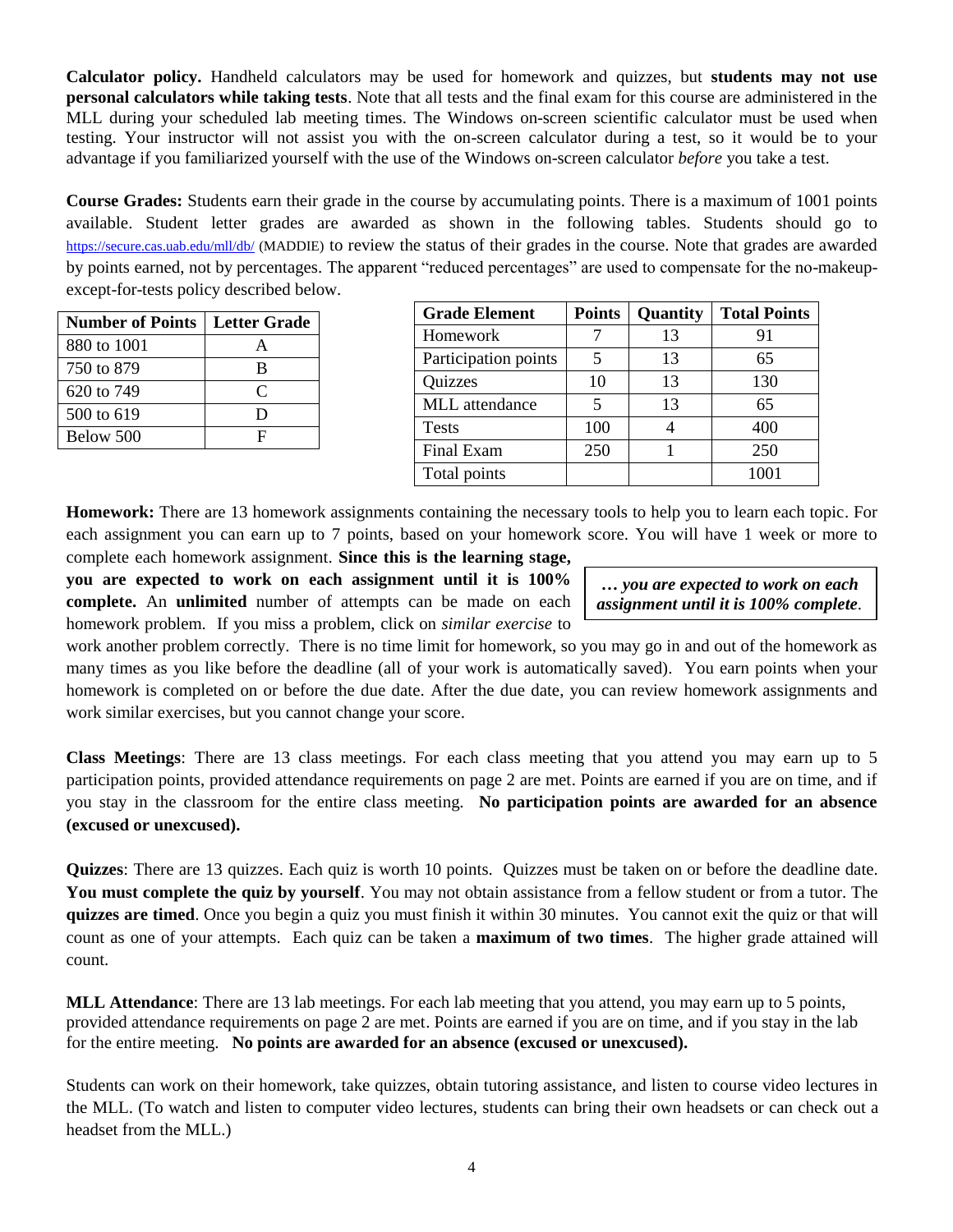When you come into the MLL, you must press CTRL-ALT-DELETE to log on to the UAB network with your Blazer ID and password. You will then enter BlazerNet and click on the link for MyMathLab Plus. After you finish your work in the MLL you should log off and press CTRL-ALT-DELETE to exit.

**Tests**: There are four major tests to be taken. Tests will be taken in **Heritage Hall 202** during scheduled lab meeting times. You are allowed up to 50 minutes on each test. **Students are required to keep a government issued photo ID on their desks during testing (UAB student ID, driver's license, etc.).**

**Make-up policy**: There is no make up for missing any of the following: Participation Points, lab meeting attendance

*The only grade component which can be made up is a test.*

points, homework deadlines, or quiz deadlines. The only grade component which can be made up is a test. If you miss a test, you may request that your final exam grade will be used to replace the missed test grade. If you miss a

test you must complete a Replacement Test Grade form in the Math Department Office (UH 4005) no later than 12:00 pm on the last day of classes. Note that only one (1) missed test grade can be replaced by the final exam grade.

If you know that you will have to miss a test for official university business or another government mandated circumstance, you should discuss this with your instructor no later than 1 week prior to the scheduled test date. A makeup test will be scheduled prior to the scheduled test date. A student who fails to make this prior arrangement must complete the Replacement Test Grade form described above.

**Final Exam:** Students will take the final exam in the MLL just as they take the major tests. The final exam will be given on April 27 at 10:45 am.

**Course Completion**: The course is complete once the student takes the final exam. No other points may be earned after the final exam has been taken.

**Cell Phones.** Student cell phones and laptops must be **turned off** and **put away** during all class meetings. In the MLL, cell phones must be **turned off and placed in your book bag, not your pocket, during testing**.

**Notebook.** Students are required to have a folder in which they can file the workbook, record class meeting notes, file this syllabus, file instructor e-mail messages, and file other course related information.

**DSS Accessibility Statement** UAB is committed to providing an accessible learning experience for all students. If you are a student with a disability that qualifies under Americans with Disabilities Act (ADA) and Section 504 of the Rehabilitation Act, and you require accommodations, please contact Disability Support Services for information on accommodations, registration and procedures. Requests for reasonable accommodations involve an interactive process and consist of a collaborative effort among the student, DSS, faculty and staff. If you are registered with Disability Support Services, please contact DSS to discuss accommodations that may be necessary in this course. If you have a disability but have not contacted Disability Support Services, please call 934-4205 or visit http://www.uab.edu/dss or Hill Student Center Suite 409.

**Title IX Statement.** UAB is committed to providing an environment that is free from sexual misconduct, which includes gender-based assault, harassment, exploitation, dating and domestic violence, stalking, as well as discrimination based on sex, sexual orientation, gender identity, and gender expression. If you have experienced any of the aforementioned conduct we encourage you to report the incident. UAB provides several avenues for reporting. For more information about Title IX, policy, reporting, protections, resources and supports, please visit<http://www.uab.edu/titleix> for UAB's Title IX Policy, UAB's Equal Opportunity, Anti-Harassment Policy and Duty to Report and Non-Retaliation Policy.

**Withdrawal**: The last day for withdrawing from this course without the payment of full tuition and fees is January 21, 2020. The last day to withdraw from this course with a grade of *W* is March 13, 2020. Students may withdraw from a course online using BlazerNet or by completing the appropriate forms in the UAB Registrar's Office. Permission of the instructor is not required.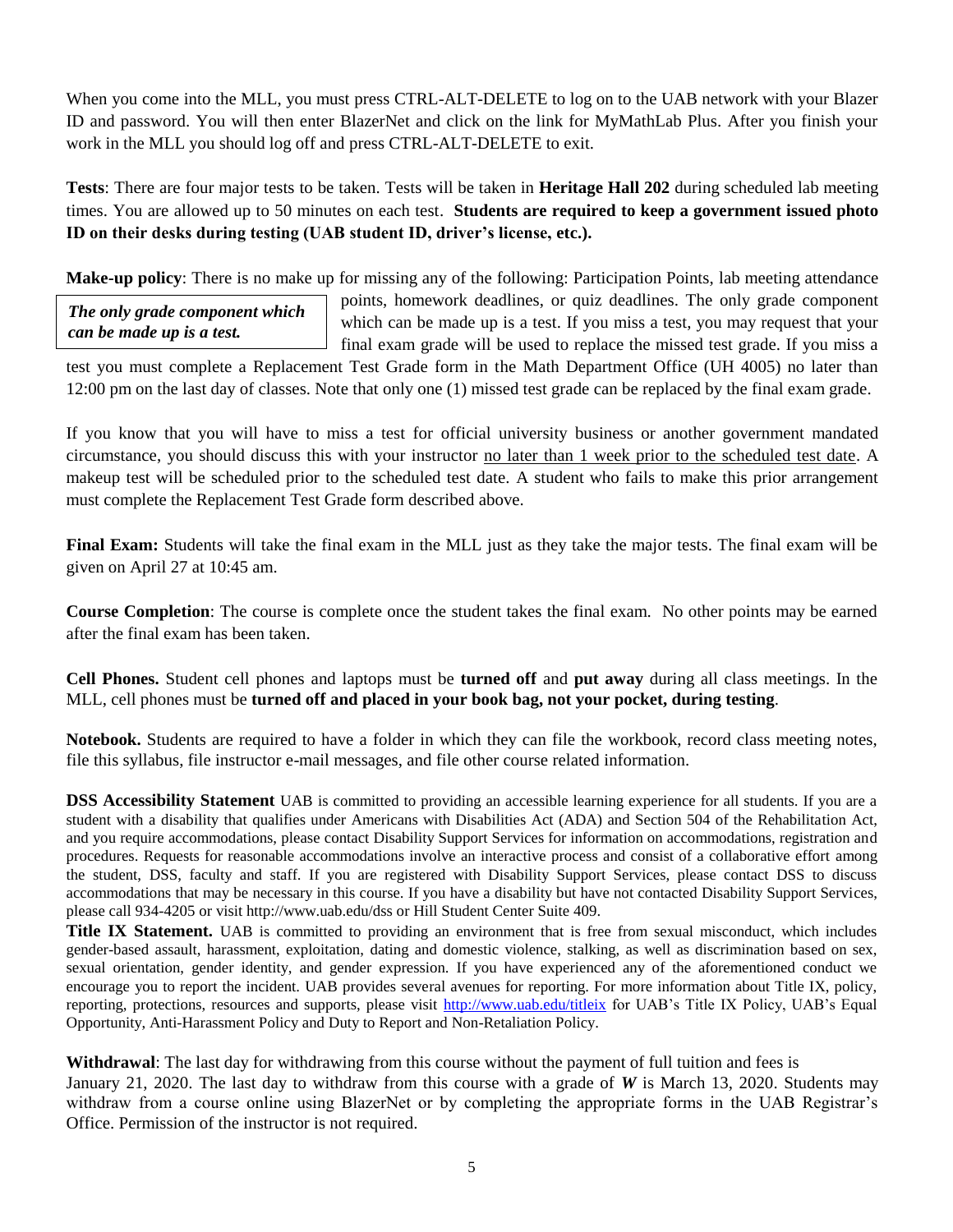# **DEADLINE DATES**

The Syllabus Quiz is the only prerequisite for the graded assignments.

Work should be completed before deadline dates **but cannot be completed after deadline dates.**

Deadlines for homework, quizzes, and tests are INDEPENDENT of one another.

You do not have to complete homework to take quizzes or tests. (However, it is recommended.)

Once you take the Final Exam the course is complete, and no additional homework assignments or quizzes will count toward your grade. **You must attempt the Final Exam to complete the course** (even if you have 620 points prior to taking the Final exam).

| <b>Homework/Quizzes</b> |                 |                 |  |  |
|-------------------------|-----------------|-----------------|--|--|
| <b>Assignment</b>       | <b>Sections</b> | <b>Due Date</b> |  |  |
| HW1/Q1                  | 2.1, 2.4, 2.5   | 1/21            |  |  |
| <b>HW 2/Q2</b>          | 2.6, 2.7, 3.1,  | 1/28            |  |  |
|                         | 3.2,3.3         |                 |  |  |
| HW3/Q3                  | 3.4, 3.6        | 2/4             |  |  |
| <b>HW4/Q4</b>           | 4.1,4.3         | 2/11            |  |  |
| <b>HW5/Q5</b>           | 5.1, 5.2, 5.3   | 2/18            |  |  |
| <b>HW6/Q6</b>           | 5.4, 5.5, 5.6   | 2/25            |  |  |
| <b>HW7/Q7</b>           | 5.7, 6.1, 6.2   | 3/3             |  |  |
| <b>HW 8/Q8</b>          | 6.3,6.4         | 3/10            |  |  |
| <b>HW9/Q9</b>           | 6.5, 7.1        | 3/24            |  |  |
| HW10/Q10                | 7.2,7.3         | 3/31            |  |  |
| HW11/Q11                | 7.4,7.5         | 4/7             |  |  |
| HW12/Q12                | 7.6,7.7         | 4/14            |  |  |
| HW13/Q13                | 8.1,8.2         | 4/21            |  |  |

\*\* Note that each homework assignment is worth 7 points and each quiz is worth 10 points.

| <b>Tests</b>      |                                   |               |      |  |  |
|-------------------|-----------------------------------|---------------|------|--|--|
| <b>Assignment</b> | <b>Related Q/Quiz Assignments</b> | <b>Points</b> | Date |  |  |
| Test 1            | HW 1-3; Q 1-3                     | 100           | 2/10 |  |  |
| Test 2            | HW 4-6; Q 4-6                     | 100           | 3/2  |  |  |
| Test 3            | HW 7-10; Q 7-10                   | 100           | 4/6  |  |  |
| Test 4            | HW 11-13; Q 11-13                 | 100           | 4/22 |  |  |
| Final Exam        | HW 1-13; Q 1-13                   | 250           | 4/27 |  |  |